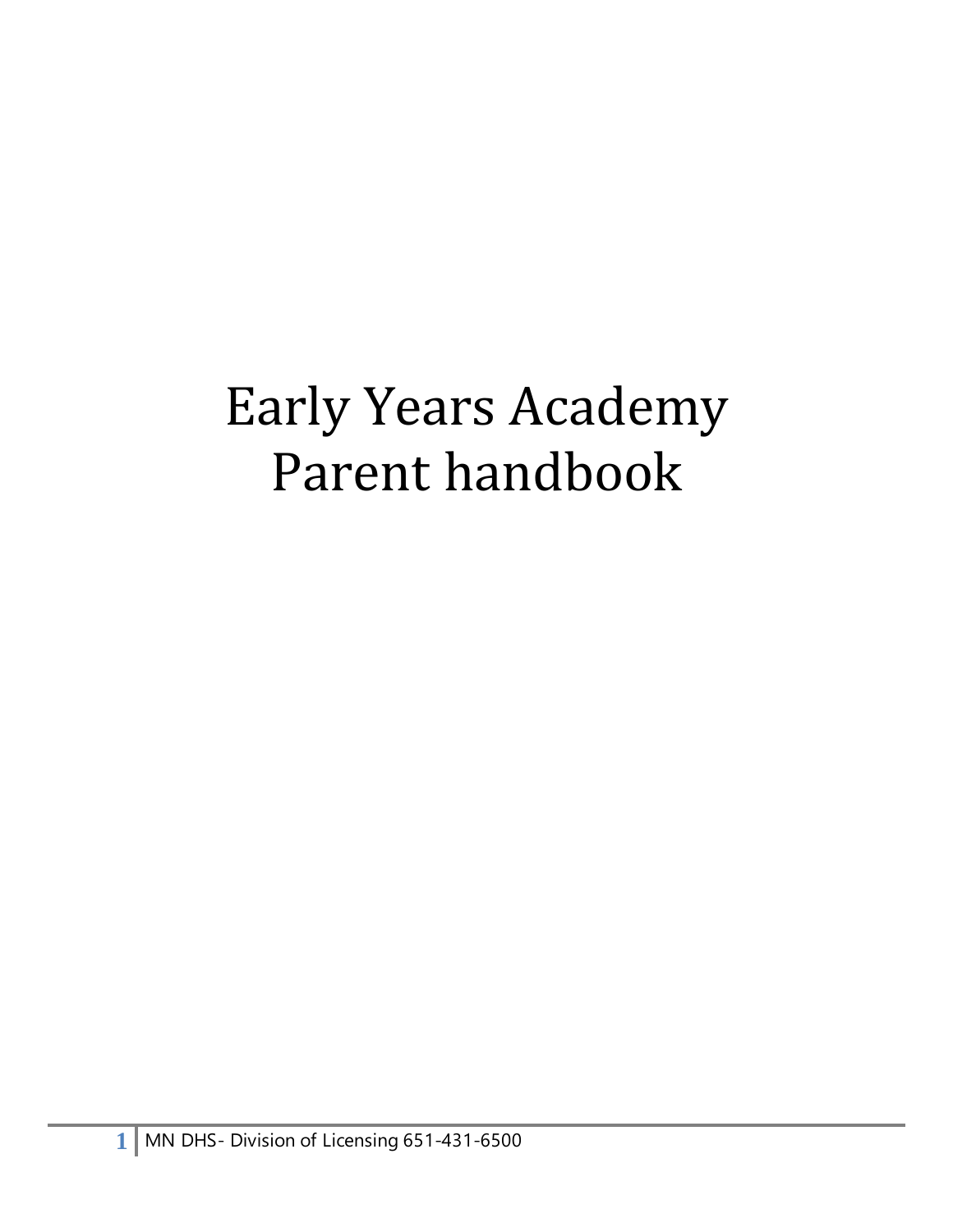## **Table of contents**

- 1. Cover sheet
- 2. Table of contents
- 3. Centers information
- 4. Infant room information
- 5. Toddler room information
- 6. Pre School room information
- 7. School age room information
- 8. Early Years Academy (EYA) policies, information updates, conferences, Behavior guidance plan, full- time, part-time hours.
- 9. Hours and Date's of operation, Arrival and departure time, Late pick- up fee, another person for pick up, sign your child in & out unauthorized, incapacitated for pick up, clothing and personal belongings,

10. Cont. clothing and personal belongings, birthdays, food brought from home, field trips.

11. Illness

- 12. Cont. illness, medicine, procedure for first Aide,
- 13. Meals, Pets, Nap/rest time policy
- 14. Cont. Nap/Rest time policy, Research Release, Vacation policy, financial policy.
- 15. Policy and Procedure for Maltreatment of Minors
- 16. Cont. procedure for Maltreatment of Minors.
- 17. Feedback, Grievances.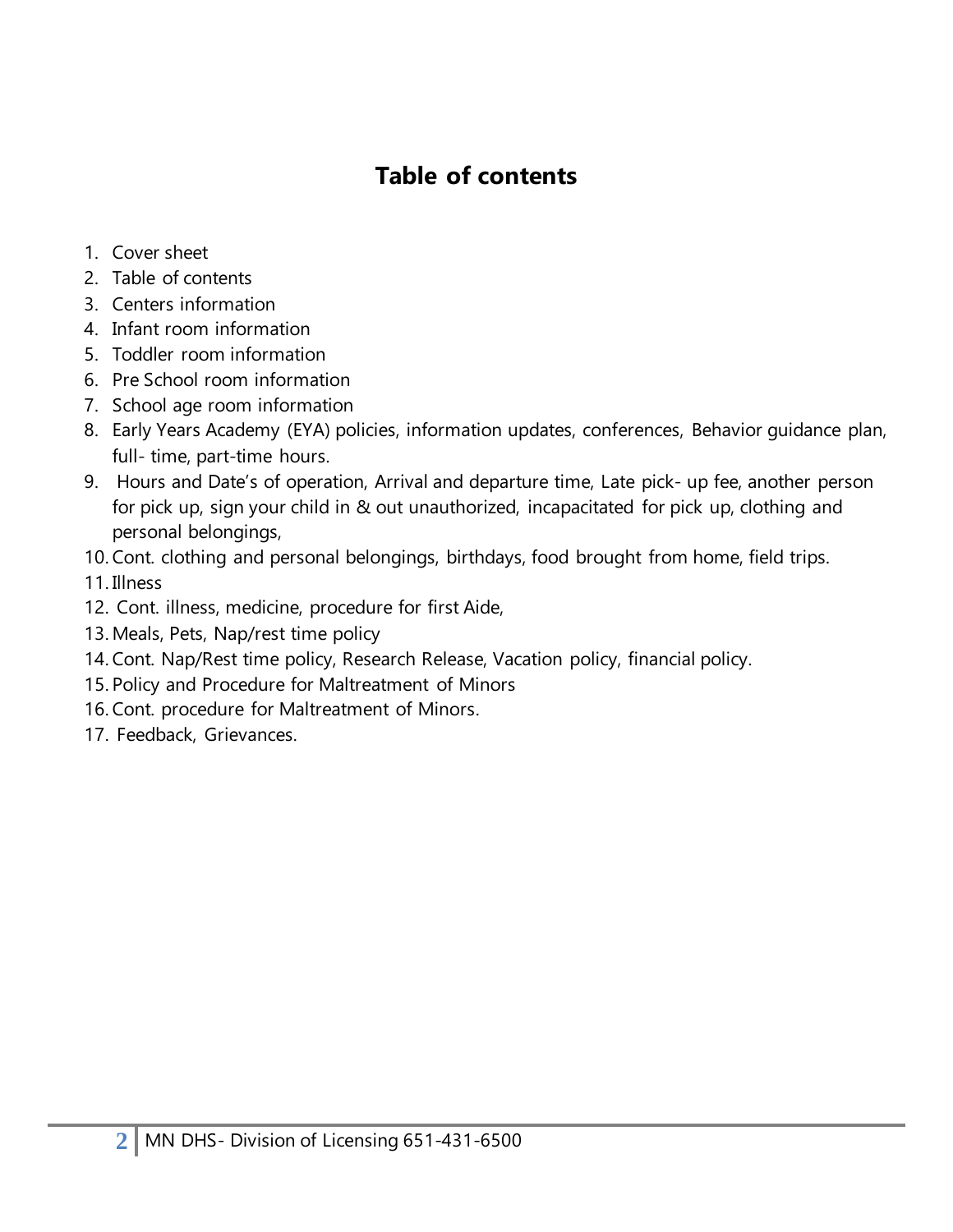## Early Years Academy Parent Handbook

Early Years Academy is licensed to hold 73 children between the ages of 6 weeks to 12 years old. The school-age ratio for teacher to children is 1:15, max 7 children, The Preschool ratio for teachers to children is 1:10, max 29 children, 33 months to 5 yrs. old or first day of kindergarten. Toddler ratio is 1:7, max 21 children 16 months to 33 months. The Infant ratio is 1:4, max 12 children 6 weeks to 16 months.

All children at Early Years Academy will be provided with love and care from the staff and will always be supervised. We have individual entry codes for each family to enter into the center for the safety of the children and staff.

 Our staff will try to help each child succeed in life with a positive attitude and the highest self esteem possible. Each child will learn at age appropriate stages at their own pace.

Our staff training, in-service requirements include- First Aid, CPR, SUD (sudden unexpected infant death), Abusive Head Trauma, and car seat safety.

Immunization records are due at the time of enrollment, and health history forms are due back within 30 days of enrollment.

The U.S. Department of Agriculture (USDA) prohibits discrimination against its customers, employees, and applicants for employment on the bases of race, color, national origin, age, disability, sex, gender identity, religion, reprisal, and where applicable, political beliefs, marital status, familial or parental status, sexual orientation, or all or part of an individual's income is derived from any public assistance program, or protected genetic information in employment or in any program or activity conducted or funded by the Department. (Not all prohibited bases will apply to all programs and/or employment activities.)

If you wish to file a Civil Rights program complaint of discrimination, [complete the USDA Program Discrimination](http://www.ocio.usda.gov/sites/default/files/docs/2012/Complain_combined_6_8_12.pdf)  [Complaint Form,](http://www.ocio.usda.gov/sites/default/files/docs/2012/Complain_combined_6_8_12.pdf) found online at http://www.ascr.usda.gov/complaint filing cust.html, or at any USDA office, or call (866) 632-9992 to request the form. You may also write a letter containing all of the information requested in the form. Send your completed complaint form or letter to us by mail at U.S. Department of Agriculture, Director, Office of Adjudication, 1400 Independence Avenue, S.W., Washington, D.C. 20250-9410, by fax (202) 690-7442 or email at [program.intake@usda.gov.](mailto:program.intake@usda.gov)

Individuals who are deaf, hard of hearing or have speech disabilities may contact USDA through the Federal Relay Service at (800) 877-8339; or (800) 845-6136 (Spanish). USDA is an equal opportunity provider and employer.

## **How will you know what your child's doing during the day?**

Parents are encouraged to call, or stop in and visit during the day. Infants and Toddlers have a "daily take home sheet," on which the teachers will write and tell you how everything went and the exciting events that happened throughout the day.

Early Years Academy has a child care program plan on site for parents to review at any time upon request.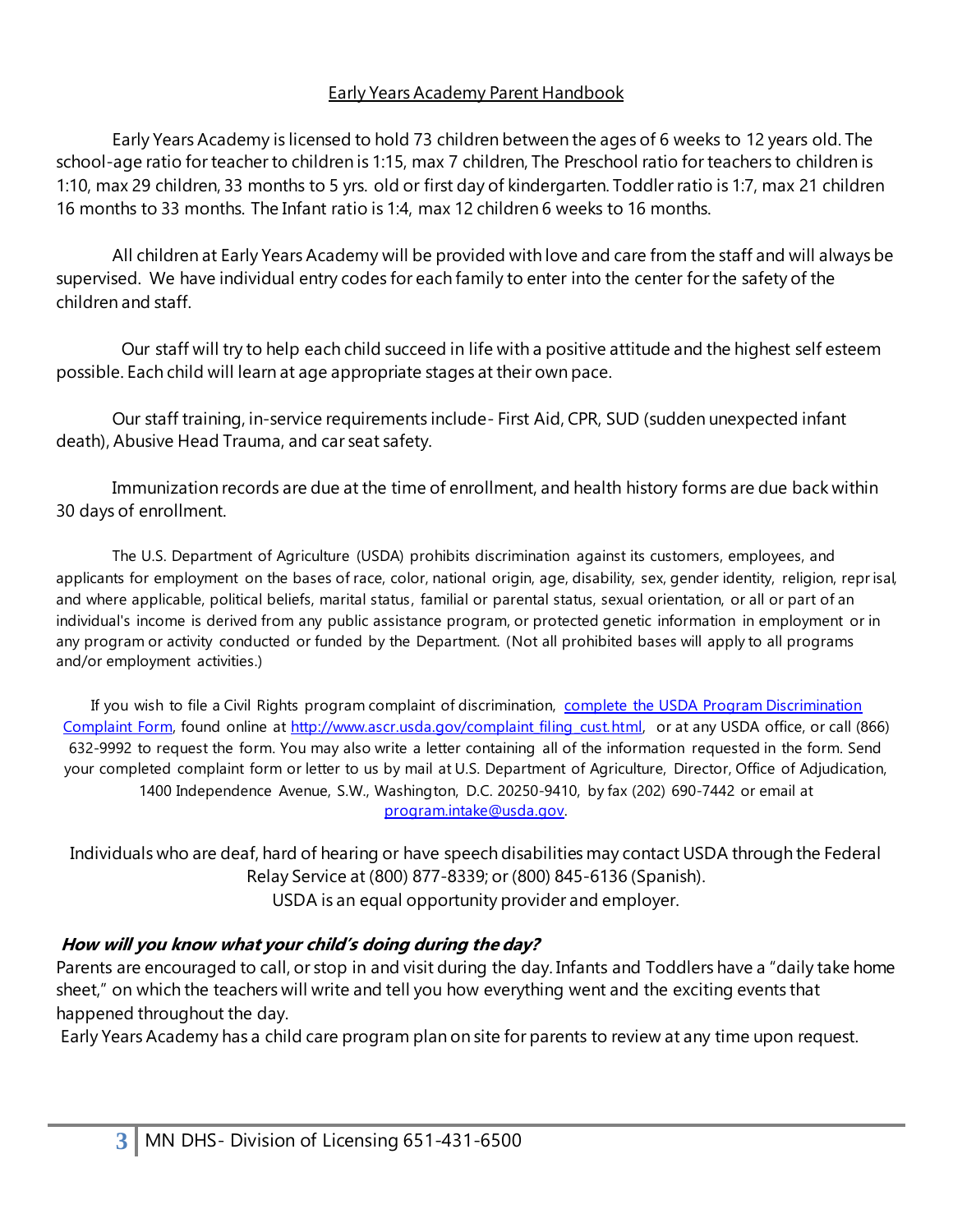## The Infant Room

Parents of Infant children are kept informed by detailed daily sheets that include nap times, meals, bottles, diapers and all necessary information about their child's day.

Diapers are changed and bottles are given throughout the day based on each individual child's needs and parental request.

## Infant Activities

Younger Infants-Activities include, but are not limited to: Toy grasping **Mobiles** Stroller rides Peek-a-boo Who's in the mirror (ME!) Rolling over **Crawling** Art Activities Sign Language

Older Infant activities- Include but are not limited to: Push the walker Songs Clapping Where is your .... (body parts) Animal names

The objective of our infant room is to help each child learn individually, all the important milestones of infancy, such as rolling over, crawling, walking, simple words and all the other skills necessary.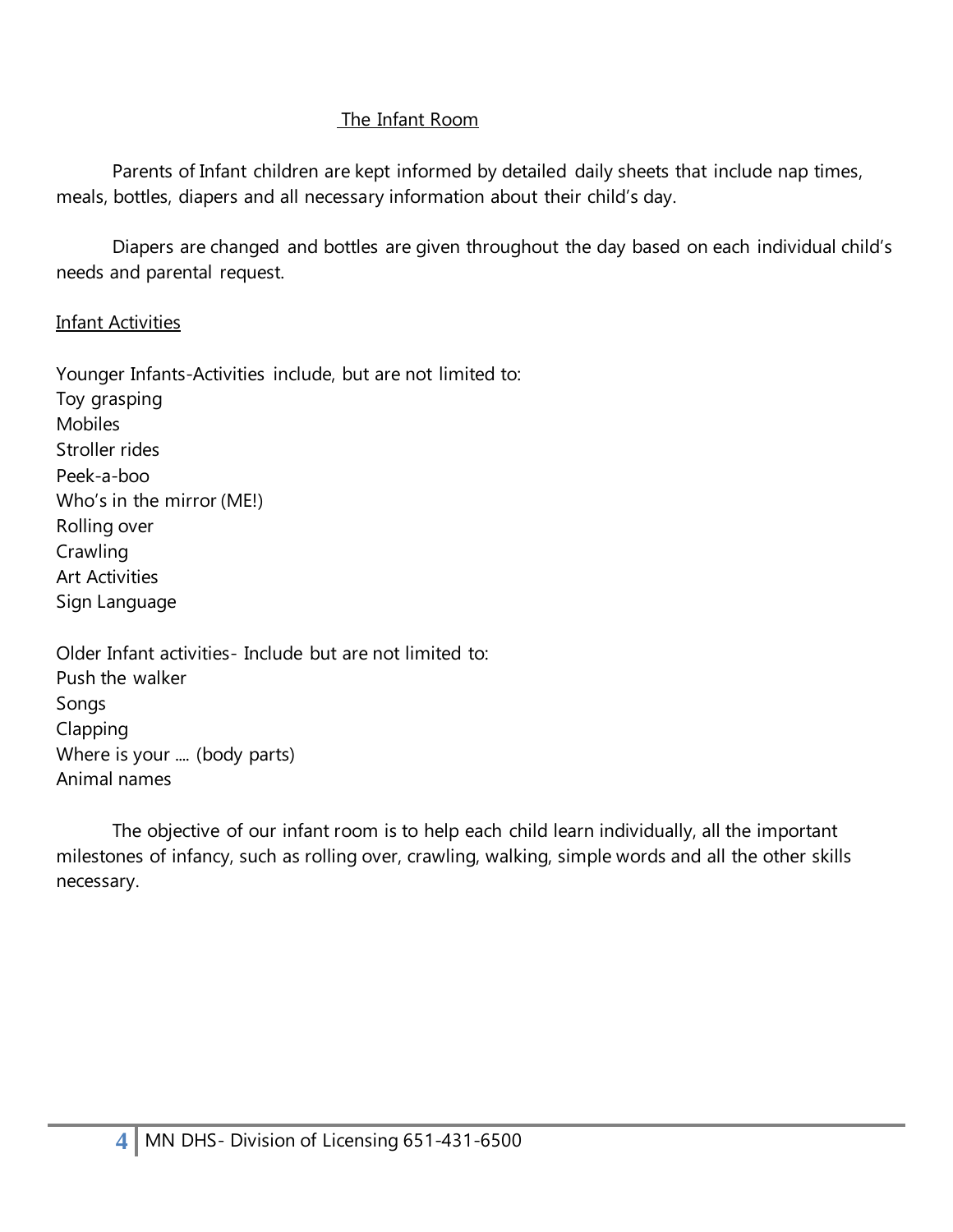## The Toddler Room

Each toddler will receive a daily sheet and a weekly theme schedule will be posted in the classroom.

Toddler Activities-**Ouiet** story time- books nap time- where's my blanket? puzzle time- puzzle and equipment. look at me- mirror time bathroom time- toilet or diaper

## Active

Listening to music- music and dancing. rolling and catching – balls outside play - run, walk, marching bean bag throw- bean bags

Teacher Directed Coloring- paper and colors Toddler tasks- cleaning up, toy's to be picked up. Puppet show- Puppets Finger Play- finger puppets Painting- paint, paper Worksheets- dealing with shapes, #'s, colors, ABC's, paper and writing utensils. Singing Songs

The main objective in our Toddler room is to teach the children their roles in the huge world they have entered. Manners are focused on, as well as simple feats, such as eating with a spoon or fork and washing their hands. Each Toddler will be taught at their own pace and encouraged to use the potty when they are ready.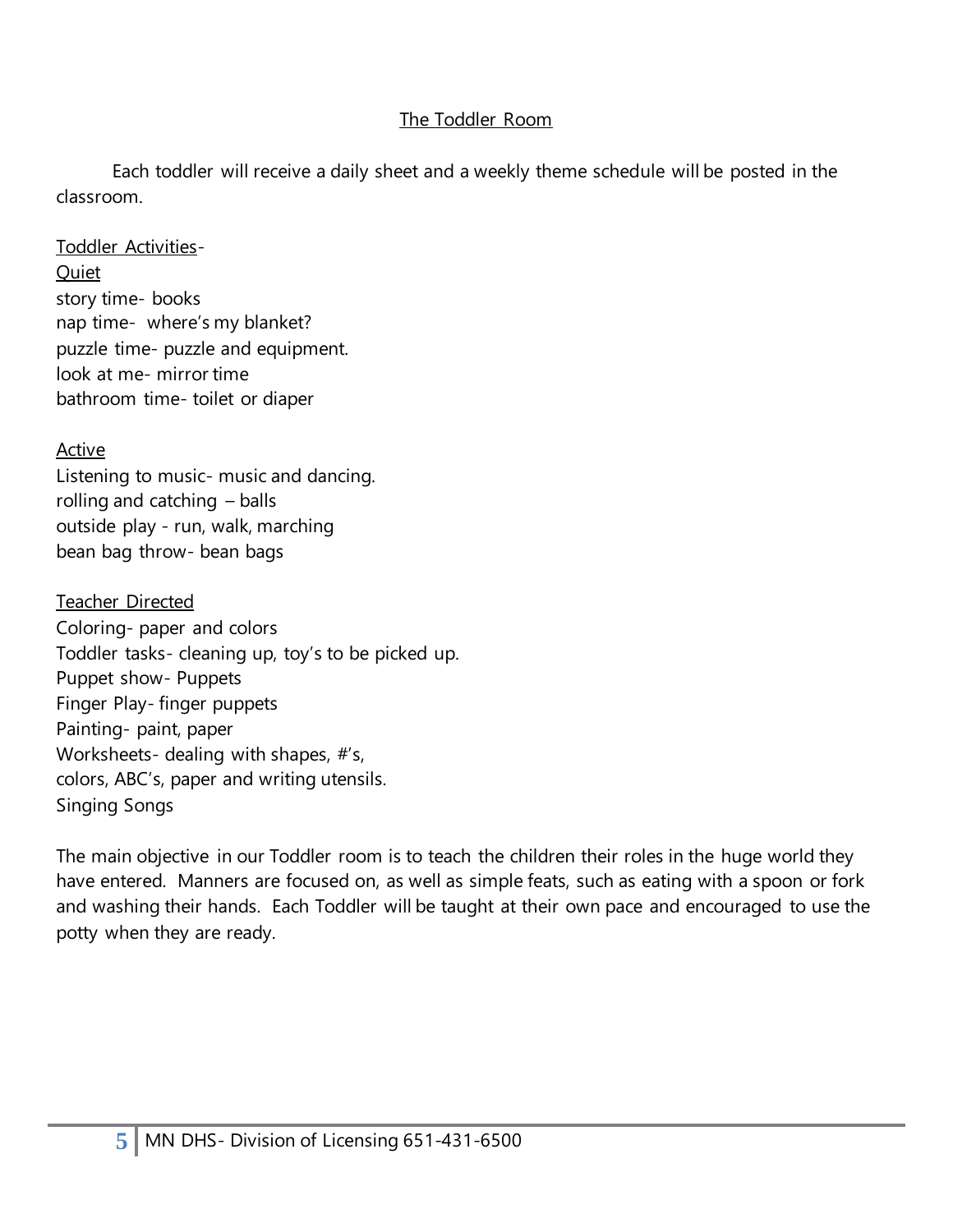## The Preschool Room

Any issue or concern regarding a particular child will be addressed to their parent in a private matter, either in person or by letter.

Preschool activities Science- Activities include, but are not limited to: Growing plants Nature walks Colored water experiments Animal day Zoo visits

Art-Activities include, but are not limited to: Collages Painting Coloring (markers and crayons) Cutting and gluing

Library/Quiet time- Activities include, but are not limited to: Book reading Creating stories Educational Television (occasionally)

Large Muscle-Activities include, but are not limited to: Walking and Running activities Sport games (modified baseball, basket ball, etc.) Jump rope Parachute

Small muscle/Manipulative-Activities include, but are not limited to: Lego building Play dough Sand castles Making necklaces

Our Preschool Room has many objectives, one being Kindergarten readiness. We work on knowing our names, phone numbers and address. Colors, letters, numbers and shapes are also a priority. The children will be taught to speak in a respectful manner. Some other objectives include learning not to talk to strangers and other important life-long skills. We go on field trips to enrich your child about the world around them.

When your child enters the Preschool room, if they are not potty trained you will keep paying Toddler rate until your child is accident free for 2 weeks. Please contact office when you feel this goal has been met.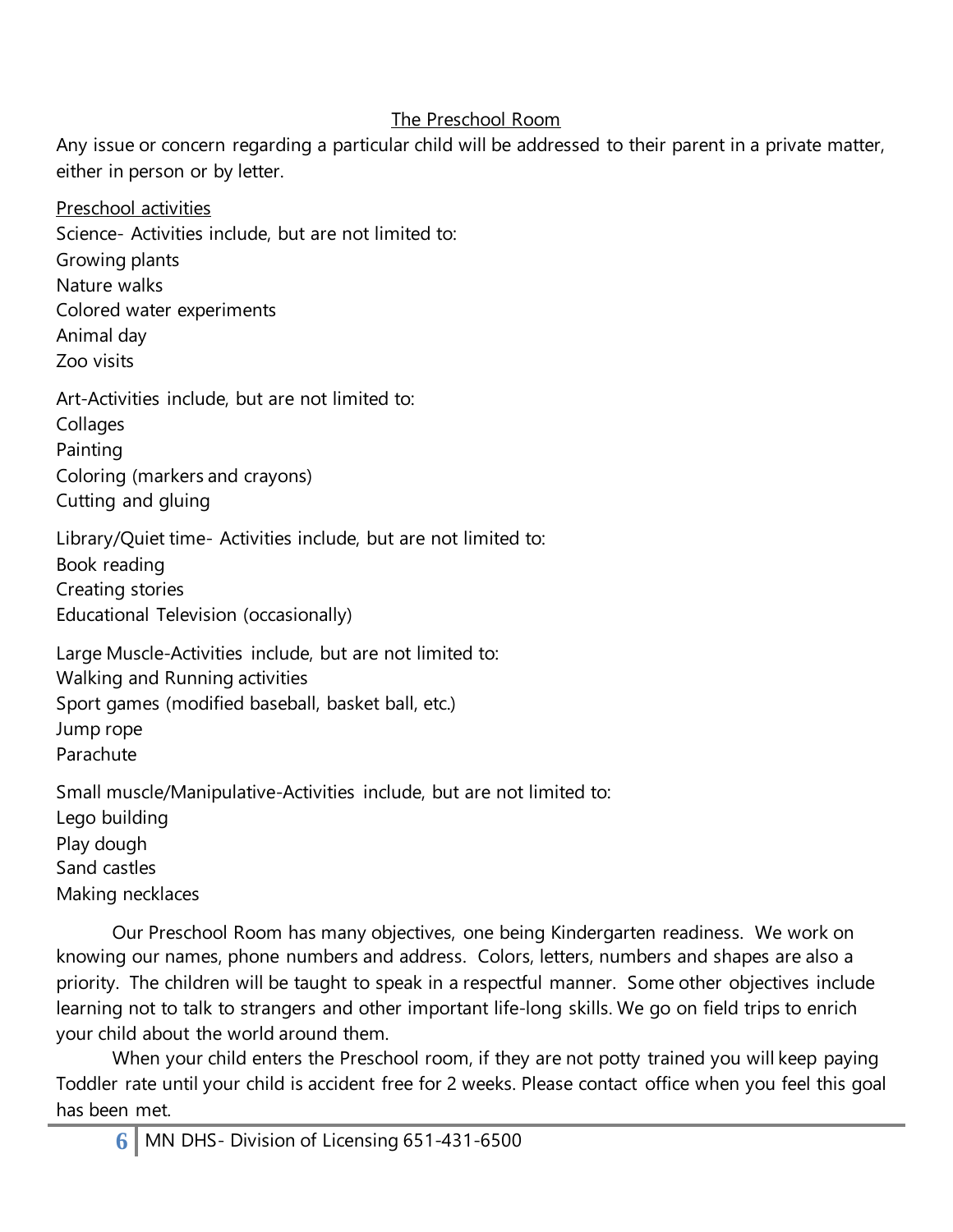## The School age room

In our school age room, your child will learn and have hands- on experiences with science, art, music, games, puzzles, books, computers, math and more. The school age children will take field trips and have special activities year round. Your child will be encouraged to learn and grow at their own pace. If your child needs extra help with their school work we will work with them.

School age activities

Science- Activities include, but are not limited to: Growing plants Nature walks Colored water experiments Animal day Zoo visits

Art-Activities include, but are not limited to: Collages Painting Coloring (markers and crayons) Cutting and gluing

Library/Quiet time- Activities include, but are not limited to: Book reading Creating stories Educational Television (occasionally)

Large Muscle-Activities include, but are not limited to: Walking and Running activities Sport games (modified baseball, basket ball, etc.) Jump rope Parachute

Small muscle/Manipulative-Activities include, but are not limited to: Lego building Play dough Sand castles Making necklaces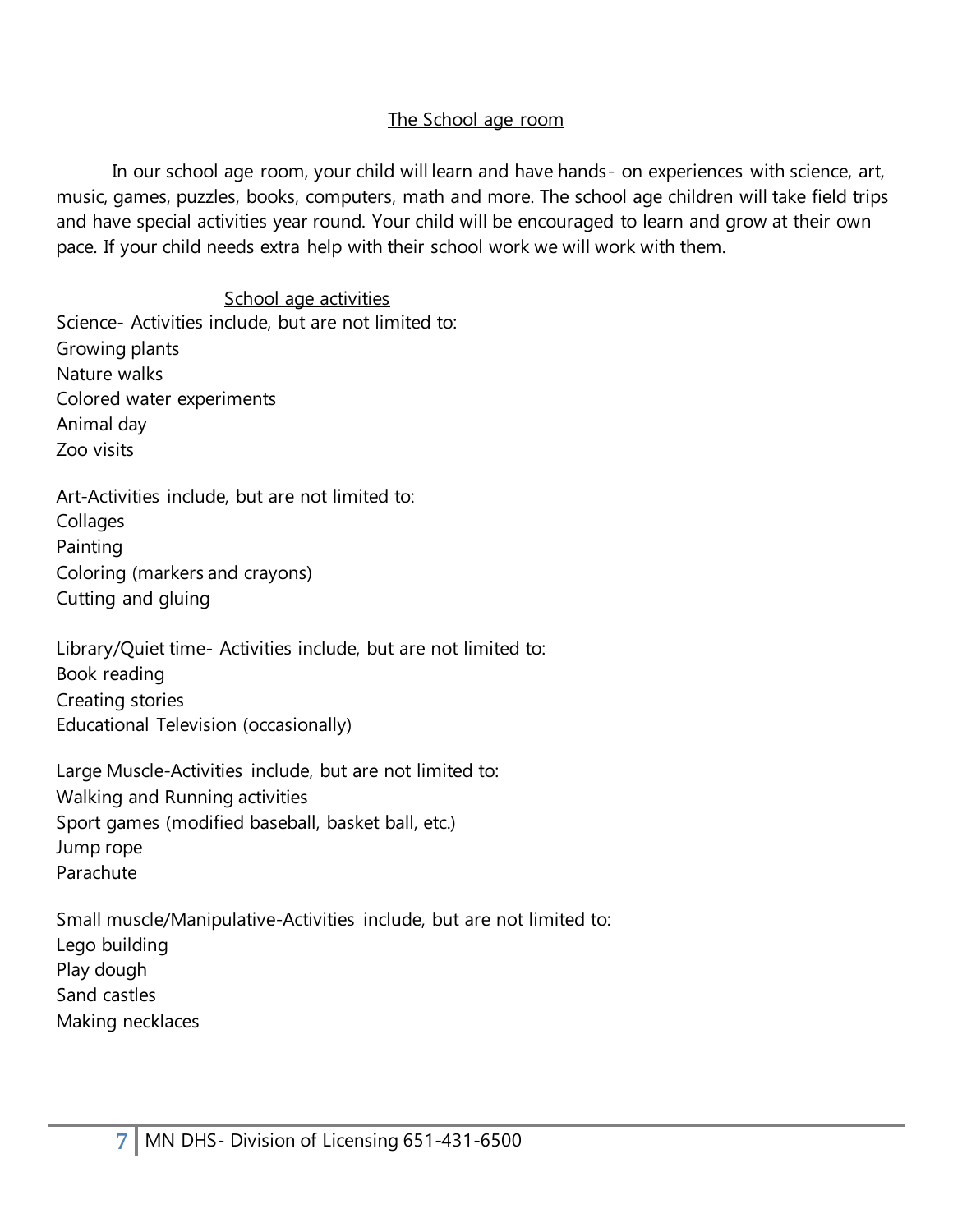## **Early Years Academy**

**Information Updates:** All upcoming events will be posted on the parent information board or near your child's room. When a child is attending a special event or field trip, a permission slip/sign up sheet will be posted.

Infants and toddlers have a daily take-home sheet. Daily sheets are available in the preschool room upon request. We encourage you to talk to your child about upcoming field trips and events.

**Conferences:** Conferences will be held every six months. These conferences will include a written assessment of your child's intellectual, physical, social, and emotional development. You will be informed two weeks in advance and you will then have the option to meet with your child's teacher or have a fully completed written assessment of your child sent home. If a request for a conference is needed before then please notify your child's teacher.

**Behavior Guidance Plan:** Our staff at Early Years Academy will model acceptable behavior and act in a manner we would like our children of today to act. Redirection is our first attempt in the behavior plan, getting a child interested in someone or something else. We will provide immediate and consistent behavior methods. Time out is given for reoccurring incidents. If your child is hurt it will be stated in an accident report which the parent must sign. In the event that a child's behavior becomes consistently un-acceptable or un-controllable, our staff, along with parents will develop a behavior guidance plan to try and solve the problem. If behavior does not change the student could be dismissed.

If a child is separated from the group 3 times or more in 1 day, the child's parents shall be notified and notation of the parent notification shall be indicted on the log.

If a child is separated 5 times or more in 1 week or 8 times or more in 2 weeks, the procedures for dealing with persistent unacceptable behavior must be followed

**Full- time and Part- time hours:** Part- time children may get up to 25 hrs. a week, but not exceed 25 hrs. If your hours vary week to week, you must have a new schedule to the office by Wed. Full- time children may not exceed 10 hrs. a day, your rate will be adjusted if you cannot stay under 10 hrs. a day.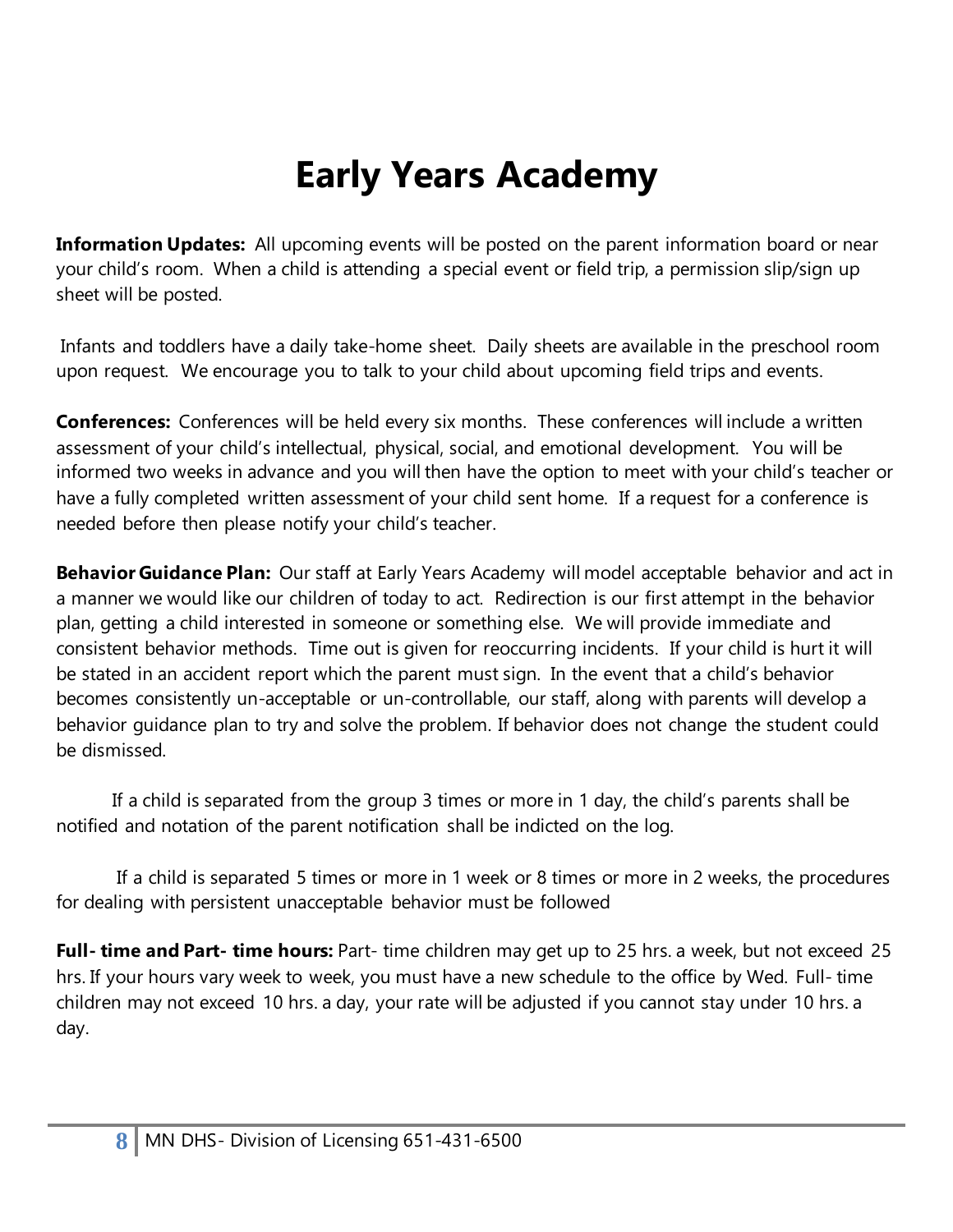**Hours and Dates of Operation:** Early Years Academy is open from 5:45 a.m. to 6:00 p.m. Monday through Friday, 12 months a year. We are closed on the following days: New Years day, Memorial Day, Fourth of July, Labor Day, Thanksgiving and the day after, Christmas Eve and Christmas Day. We are also closed on Good Friday for staff in-service training. There is no reduction of weekly tuition for these days. Please note we may close for one additional day surrounding any given holiday. A note will be posted minimum of 1 week in advance for any other days closed, In the beginning of the year all these dates will be posted to give you ample opportunity to make arrangements. Also, we may be closed due to weather conditions. If these days fall during your regular scheduled times, there will not be any tuition reduction for this time and you will be charged the normal tuition.

**Arrival and Departure Times:** When you arrive at the center you will need an access code to enter the building. If you know you are going to be more than a ½ hr. late please notify/ call the center. Your child will be marked absent after being more than a 1/2 hr. late without a call and may be turned away for the day. Parents are responsible to supervise their children before they are handed off to the classroom staff member and after they have taken them out of the classroom.

**Late Pick-up Fee:** Early Years Academy understands that here in Minnesota you can never tell what you'll be stuck in, however, a late fee of \$5 for every 10 minutes past 6:00 will be charged.

If you are planning on having another person other than yourself or spouse pick up your child, please do not give them your code. The office must also be notified in writing, the name and relation of the person. We will let the person in after checking their Drivers License, so please let them know that they need to bring identification.

Please remember to **sign your child in and out daily**. If an unauthorized or incapacitated person attempts to pick up your child we will politely tell them to leave and/or call 911. If a child remains at Early Years Academy longer than 1/2 hour after closing (6:00), emergency contacts will be called. If no response, 911 will be called.

**Clothing and Personal Belongings**: All clothing, toys, and stuffed animals should be labeled with your child's name. One extra set of clothing for Preschoolers, and two extra sets of clothing for Infants and Toddlers should be kept at the center. If you choose to bring a blanket from home, please take it home on Fridays to be washed. Toys from home should be brought only on Show-n-Share day.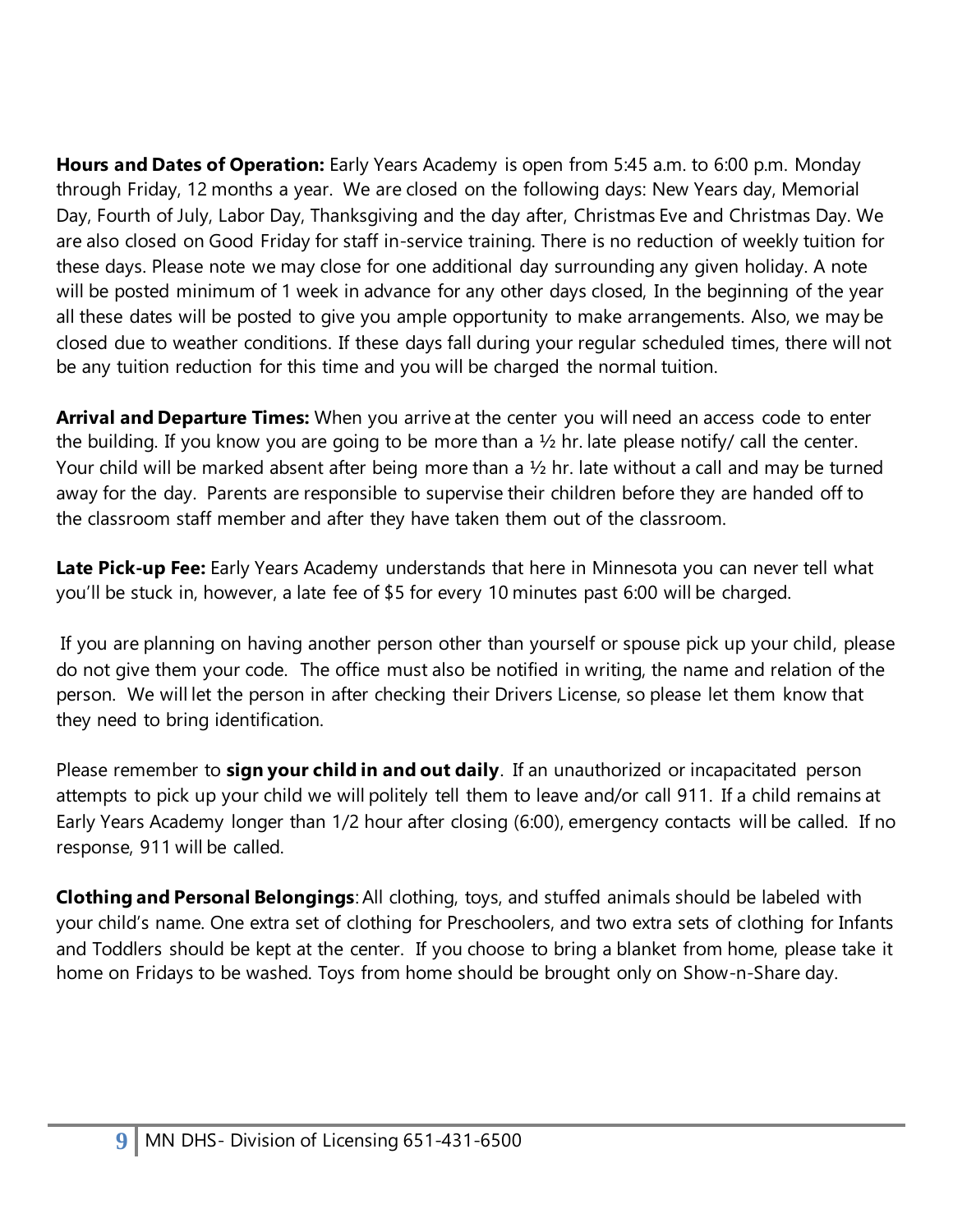Early Years Academy bans guns and/or weapons on the premises. We are not responsible for any lost or damaged items.

Early Years Academy believes that kids will always be messy, and want to play with and discover messy things. We encourage play with Jello, pudding, finger-paint, shaving cream, dirt, water and mud. Please forgive us on the days that your son/ daughter comes home dirty. We will always try to have your children cleaned up before departure.

**Birthdays/Holiday parties:** If food is brought from home to share with other children it must be commercially prepared and packaged.

**Field trips:** Before your child attends a field trip, there will be a posting of where the children will be going, along with the time and date. You will also need to sign the permission slip, if the permission slip isn't signed before the field trip, your child may not attend. Please dress your child appropriately, no flip flops. Extra fees may apply. Seatbelts are used according to Minnesota State Law. All staff driving the vans have their child passenger safety training.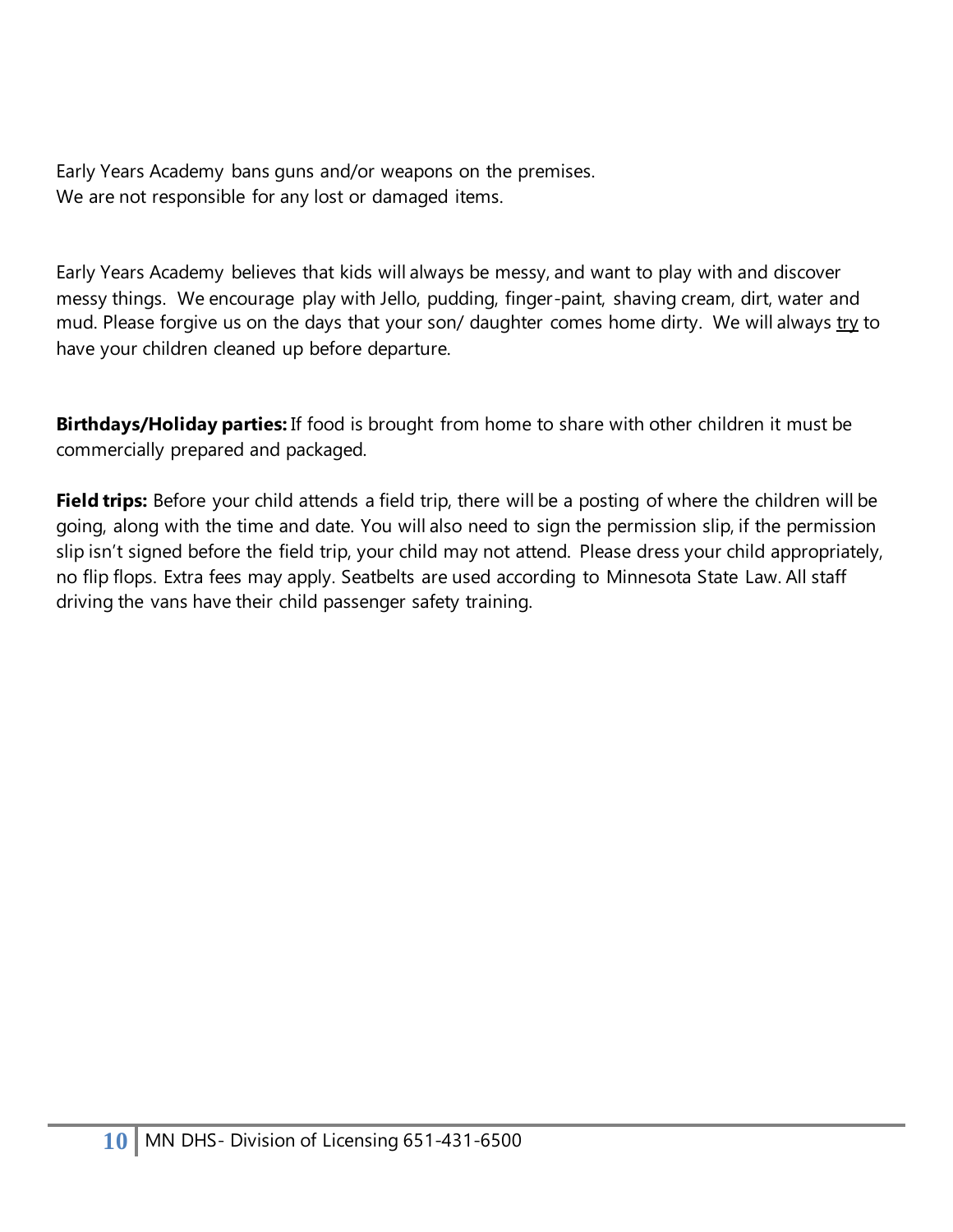**Illness:** Early Years Academy will take every precaution possible to protect the spread of germs. All areas are cleaned off with disinfectant. Gloves will be worn when necessary. If your child does become sick and needs to be sent home, we will provide a safe, quiet spot for your child to lie down. We will first try to notify you, the parent(s). If you can not be reached, we will notify the first number on your emergency card. A note will be posted on the door of each classroom to notify if a child in that class contracts a contagious illness.

Your child should remain at home if any of the following occur:

- $\cdot$  temp. of 100.3
- diarrhea or vomiting
- any diagnosed rash or pink eye
- sore or discharging eyes, ears, or nose
- any other unusual illness related behavior

Your child may return to the center when;

- Your child must be fever free and medication free for 24 hrs. before returning to child care.
- No vomiting within 24hrs.
- No loose BM's within 24hrs.

Please notify the center of special medical conditions, allergies, and needs.

The Department of Human Services requires that we exclude a child with an illness or condition that the Commissioner of Health determines to be contagious and a license health care provider determines has not had sufficient treatment to reduce the health risk to others. We will follow the exclusion guidelines listed below which are taken from INFECTIOUS DISEASES IN CHILD CARE SETTINGS AND SCHOOLS: FOR DIRECTORS, CAREGIVERS AND PARENTS OR GUARDIANS, prepared by Hennepin County Community Health Department, Epidemiology and environment Health. **We must exclude** a child with any of the following conditions:

**Chicken Pox:** Until all the blisters have dried into scabs and no new blisters or sores have started within the last 24 hours; usually by day 6 after the rash began.

**Eye Drainage:** Until 24 hours after treatment begins when purulent (pus) drainage and/or fever or eye pain is present, or a medical exam indicates that a child may return.

**Diarrhea:** Until diarrhea stops or a medical exam indicates that it is not due to a communicable disease, Diarrhea is defined as an increased number of stools compared with a person's normal pattern, along with decreased stool form and/ or watery, bloody, or mucus- containing stools. **Mouth Sores With Drooling:** Until a medical exam indicates the child may return or until sores have healed.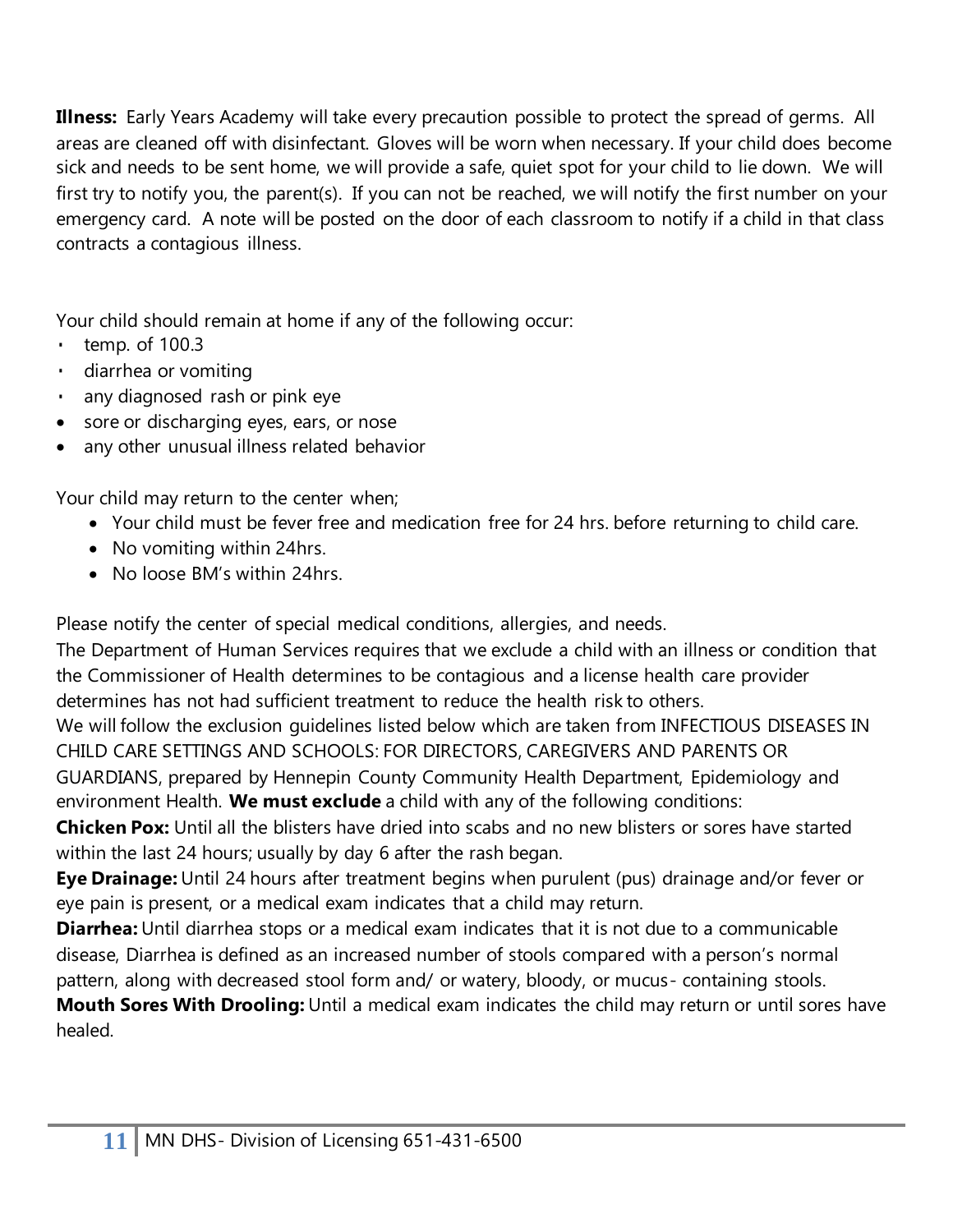**Fever:** Auxiliary (armpit) temperature: 100.3 F or higher when accompanied by behavior changes, or other signs or symptoms of illness. **Measure temperature before giving medications to reduce fever.**

**Impetigo:** Until treated with antibiotics for 24 hours and sores are drying or improving. **Lice (head):** Until first treatment is completed and no live lice are seen.

**Rash:** Until a medical exam indicates these symptoms are not those of a communicable disease that requires exclusion (i.e., chicken pox, measles, roseola, rubella, shingles, strep throat).

**Respiratory Infections (Viral):** Until child is without fever for 24 hours and is well enough to participate in normal activities. No exclusion for other mild respiratory infections without fever as long as child can participate comfortably.

**Ringworm (skin & scalp):** Until 24 hours after treatment has started.

**Scabies:** Until 24 hours after treatment has started.

**Signs/ Symptoms of Possible Severe Illness:** Unusually tired, uncontrolled coughing, irritability, persistent crying, difficulty breathing, wheezing, or other unusual signs for the child; should be evaluated by the child's health care provider to rule out severe illness.

**Streptococcal Sore Throat:** Until 24 hours after antibiotic treatment begins and child is without fever for 24 hours.

**Vomiting:** Until vomiting stops. Vomiting is defined as two or more episodes in the previous 24 hours.

**Medicine:** In order for Early Years Academy to distribute prescribed or over the counter medicine a medication form must be signed and filled out by the parent and given to Early Years Academy. If your child is under 2 yrs. of age, a doctor's note is needed to administer medication. Any medicine brought in must be kept in the original container, labeled and given to your child's teacher. In the event of accidental poison ingestion, Early Years Academy will contact the Poison Control Center.

## **Procedure for administering first- aid:**

-Teacher exams child.

-Teacher determines if child needs attention from a more qualified staff member. (EMT, RN, LPN, Advanced first aid, etc).

- treat child at center, if injury allows.

- if injury requires advanced medical attention, call 911 and if child needs to be transported to the hospital they would be taken to Cambridge Medical Center, Located in Cambridge MN.

- if injury can be treated at center, clean, disinfect, and cover if needed.

- inform parents, by incident report and/ or phone call.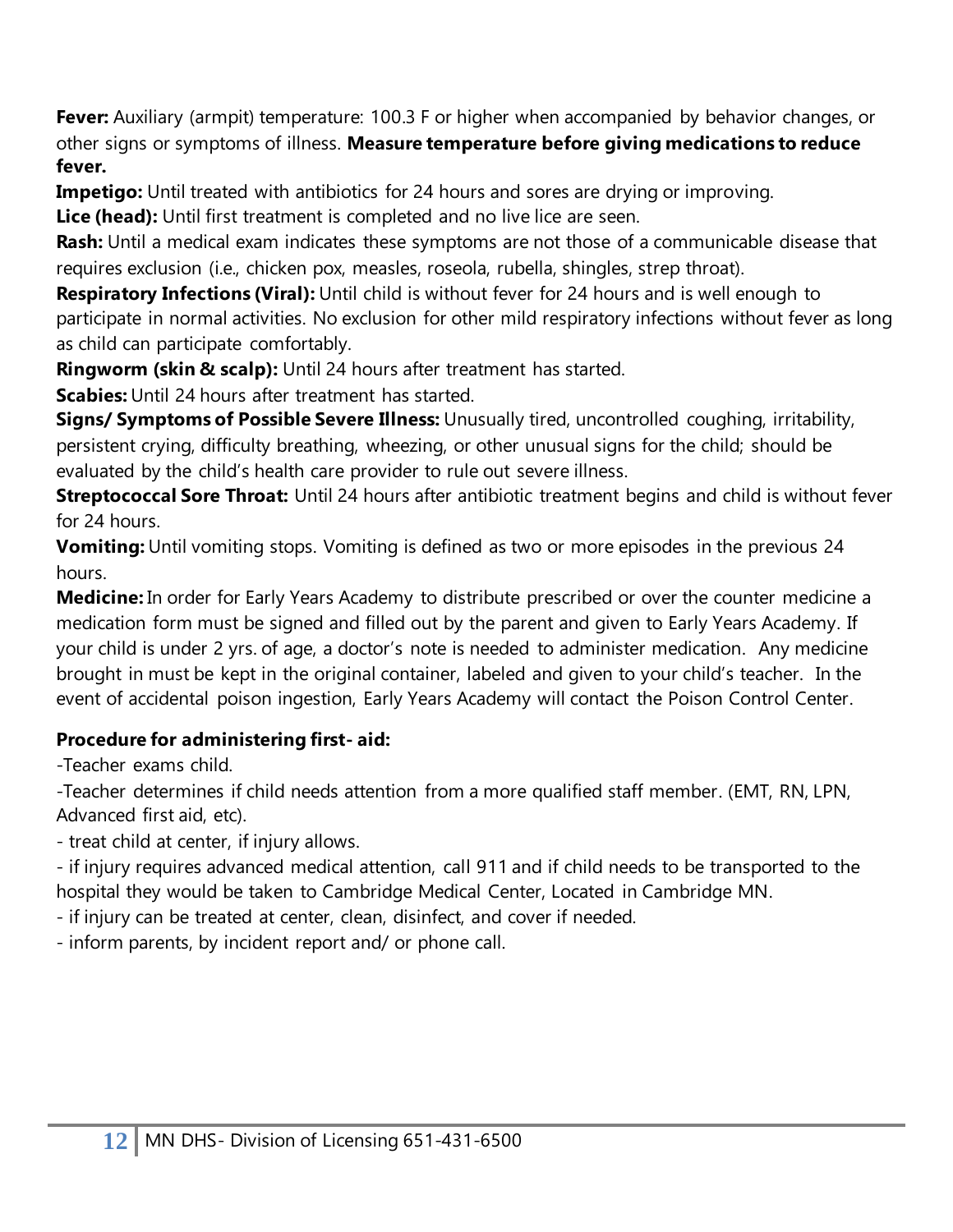**Meals:** We will provide breakfast, lunch, and an afternoon snack. These are included in your tuition. Meals will exceed the USDA requirements. Breakfast will be served between 8:00- 8:30 a.m.. A full menu will be posted monthly on the parent board. This will show what will be served each day for breakfast, lunch and snack. Parents are welcome to provide their child's meals. However, there will be no tuition deduction for providing your own meals.

**Pets:** Parents or guardians will be informed of visiting pets at time of admission and / or a note will be posted before a visit. All pets will be licensed and vaccinated.

**Nap/Rest Policy:** The state of MN requires that children (excluding school-agers) should rest for at least 30 minutes each day. This rest time will occur after lunch. If a child is not sleeping after 30 minutes they will be offered a quiet activity for the remainder of nap time.

## **NAP AND REST POLICY – requirements found in Minnesota Rules, part 9503.0050.**

Confinement limitation: A child who has completed a nap or rested quietly for 30 minutes must not be required to remain on a cot or in a crib or bed.

Placement of equipment: Naps and rest must be provided in a quiet area that is physically separated from children who are engaged in an activity that will disrupt a napping or resting child. Cribs and cots must be placed so there are clear aisles and unimpeded access for both adults and children on at least one side of each piece of napping and resting equipment. Cribs and cots must be placed directly on the floor and must not be stacked when in use.

Bedding: Separate bedding must be provided for each child in care. Bedding must be washed weekly and when soiled or wet. Blankets must be washed or dry cleaned weekly and when soiled or wet. Crib standard: A crib must be provided for each infant for which the center is licensed to provide care. The equipment must be of safe and sturdy construction that conforms to the Code of Federal Regulations. Also see Minnesota Statutes, section 245A.146, for additional crib safety standards including routine crib inspection requirements.

license holder must place each infant in a crib directly on a firm mattress with a fitted crib sheet that fits tightly on the mattress and overlaps the mattress so it cannot be dislodged by pulling on the corner of the sheet. The license holder must not place pillows, quilts, comforters, sheepskin, pillowlike stuffed toys, or other soft products in the crib with the infant. (Minnesota Statutes, section 245A.1435)

Reduction of risk for Sudden Unexpected Infant Death: Pursuant to Minnesota Statutes, section 245A.1435, the license holder must place each infant on the infant's back, unless the license holder has documentation from the infant's physician directing an alternative sleeping position for the infant. The physician directive must be on a form approved by the commissioner and must remain on file at the licensed location. An infant who independently rolls onto its stomach after being placed to sleep on its back may be allowed to remain sleeping on its stomach if the infant is at least 6 months of age or the license holder has a signed statement from a parent indicating that the infant regularly rolls over at home.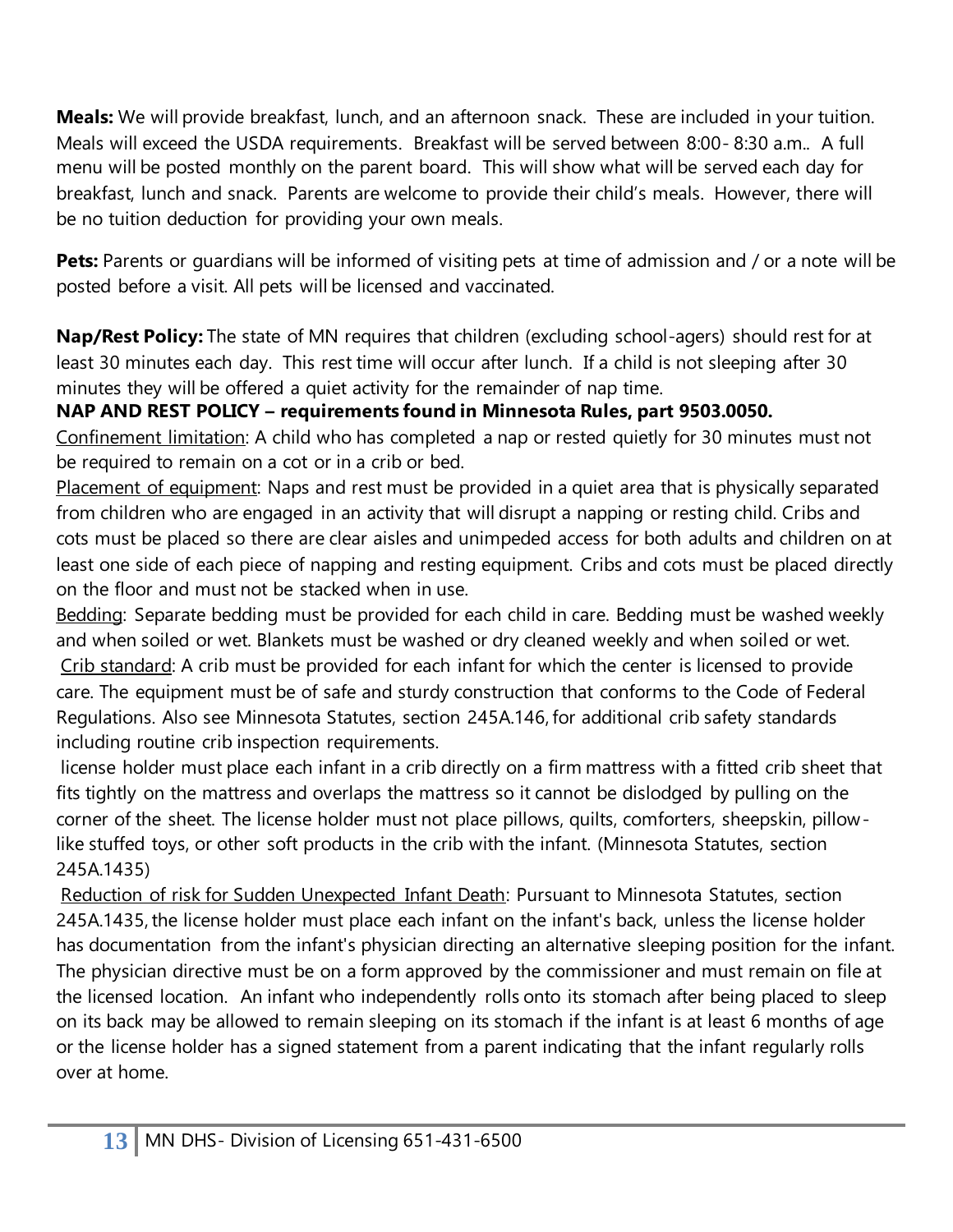If an infant falls asleep before being placed in a crib: the license holder must move the infant to a crib as soon as practicable, and must keep the infant within sight of the license holder until the infant is placed in a crib. When an infant falls asleep while being held, the license holder must consider the supervision needs of the other children in care when determining how long to hold the infant before placing the infant in a crib to sleep. The sleeping infant must not be in a position where the airway may be blocked or with anything covering the infant's face.

Placing a swaddled infant down to sleep: In a licensed setting it is not recommended for an infant of any age and is prohibited for any infant who has begun to roll over independently. However, with the written consent of a parent or guardian according to this paragraph, a license holder may place the infant who has not yet begun to rollover on its own down to sleep in a one-piece sleeper equipped with an attachment system that fastens securely only across the upper torso, with not constriction of the hips or legs, to create a swaddle. Prior to ay use of swaddling for sleep by a provider licensed under this chapter, the license holder must obtain informed written consent for the use of swaddling from the parent or guardian of the infant on a form provided by the commissioner and prepared in the partnership with Minnesota Sudden Infant Death Center.

**Research release:** We will obtain written parental permission before each occasion or research, experimental procedure, or public relations activity involving a child. (For example we have college students that work here and on occasion would like to use your child in a child development project.)

**Vacation/Sick Payment Policy:** You will be allowed a one week vacation period of 5 consecutive days where you do not have to pay, after being in attendance for 52 consecutive weeks. You may not take your weeks vacation over/ around any holiday time. A two week notice is required of your child's absence. If your child is sick and cannot make it to daycare, you will not be reimbursed for the hours missed. Also, any absent days are your responsibility for payment.

**Financial Policy:** Payments are due on Fridays before 6:00 p.m. for the following week. If payment is not received on time a \$20 late fee will be added to your weekly tuition. A fee of \$30 will be added to your weekly bill for returned checks. If a second check is returned, you will be allowed to pay in cash only or a money order basis. A two week notice is required for leaving Early Years Academy. If at any time you fall behind on payments your child my NOT attend Early Years Academy until payment is paid in full.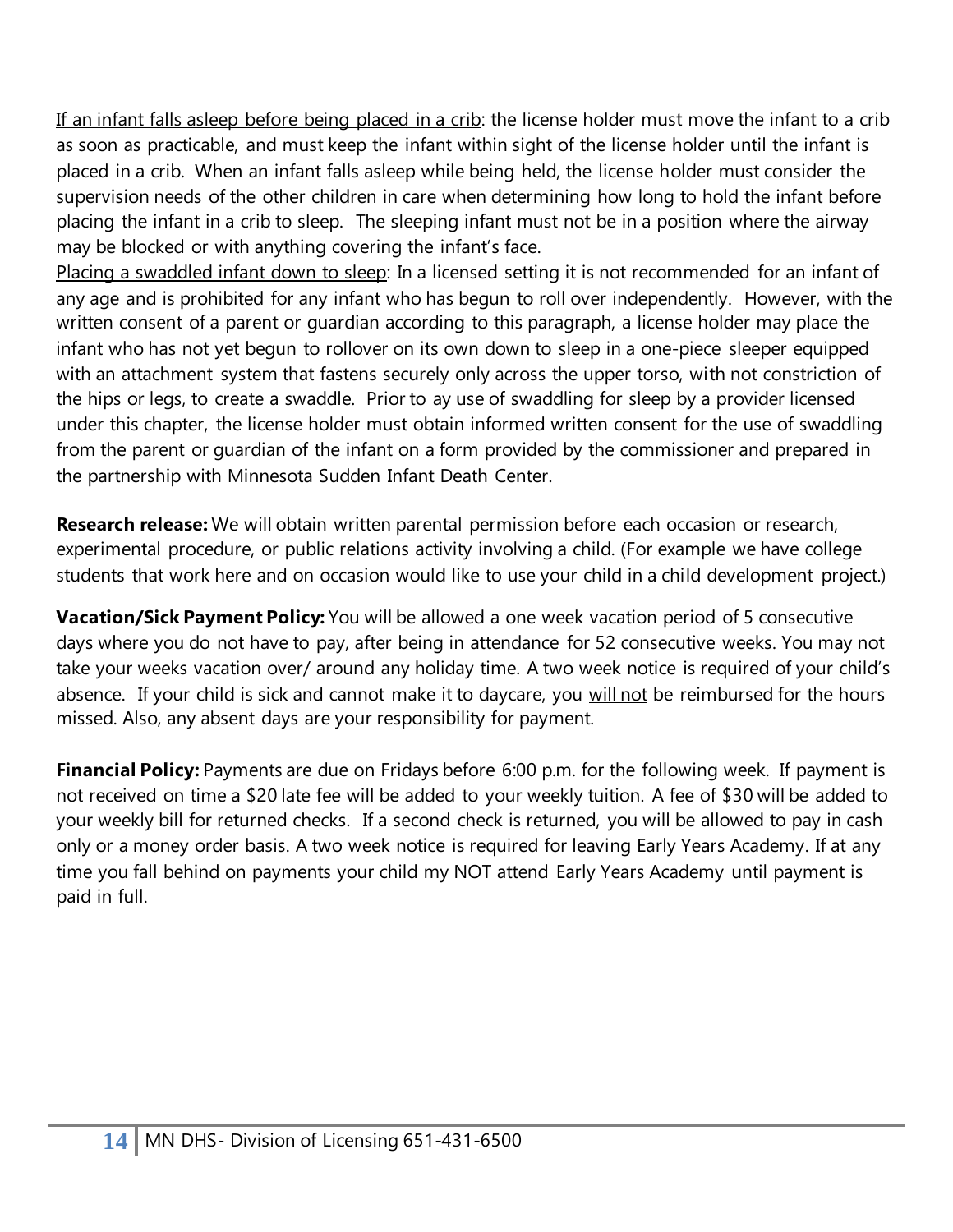#### **MALTREATMENT OF MINORS MANDATED REPORTING** POLICY FOR DHS LICENSED PROGRAMS

#### Who Should Report Child Abuse and Neglect

- . Any person may voluntarily report abuse or neglect.
- If you work with children in a licensed facility, you are legally required or mandated to report and cannot shift the responsibility of reporting to your supervisor or to anyone else at your licensed facility. If you know or have reason to believe a child is being or has been neglected or physically or sexually abused within the preceding three years you must immediately (within 24 hours) make a report to an outside agency.

#### Where to Report

- If you know or suspect that a child is in immediate danger, call 911.
- All reports concerning suspected abuse or neglect of children occurring in a licensed facility should be made to the Department of Human Services, Licensing Division's Maltreatment Intake line at (651) 431-6600.
- Reports regarding incidents of suspected abuse or neglect of children occurring within a family or in the community should be made to the local county social services agency at 763-689-1711 or local law enforcement at 763-689-3211
- If your report does not involve possible abuse or neglect, but does involve possible violations of Minnesota Statutes or Rules that govern the facility, you should call the Department of Human Services, Licensing Division at (651) 431-6500.

#### **What to Report**

- Definitions of maltreatment are contained in the Reporting of Maltreatment of Minors Act (Minnesota Statutes, section 626.556) and should be attached to this policy.
- A report to any of the above agencies should contain enough information to identify the child involved, any persons responsible for the abuse or neglect (if known), and the nature and extent of the maltreatment and/or possible licensing violations. For reports concerning suspected abuse or neglect occurring within a licensed facility, the report should include any actions taken by the facility in response to the incident.
- An oral report of suspected abuse or neglect made to one of the above agencies by a mandated ۰ reporter must be followed by a written report to the same agency within 72 hours, exclusive of weekends and holidays.

#### **Failure to Report**

A mandated reporter who knows or has reason to believe a child is or has been neglected or physically or sexually abused and fails to report is guilty of a misdemeanor. In addition, a mandated reporter who fails to report maltreatment that is found to be serious or recurring maltreatment may be disqualified from employment in positions allowing direct contact with persons receiving services from programs licensed by the Department of Human Services and by the Minnesota Department of Health, and unlicensed Personal Care Provider Organizations.

> MN Department of Human Services Division of Licensing November 2014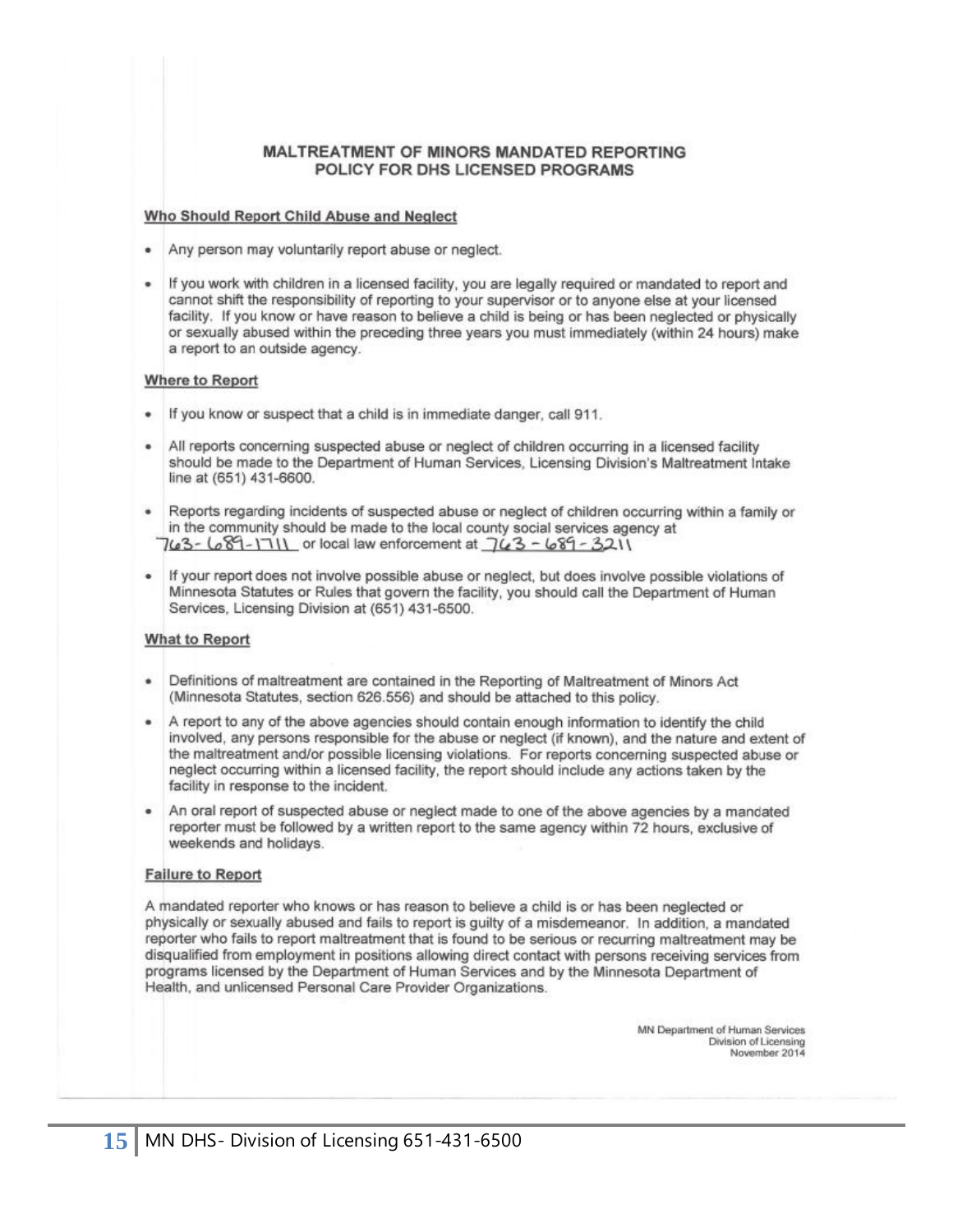#### **Retaliation Prohibited**

An employer of any mandated reporter shall not retaliate against the mandated reporter for reports made in good faith or against a child with respect to whom the report is made. The Reporting of Maltreatment of Minors Act contains specific provisions regarding civil actions that can be initiated by mandated reporters who believe that retaliation has occurred.

#### **Internal Review**

When the facility has reason to know that an internal or external report of alleged or suspected maltreatment has been made, the facility must complete an internal review within 30 calendar days and take corrective action, if necessary, to protect the health and safety of children in care. The internal review must include an evaluation of whether:

- $(i)$ related policies and procedures were followed;
- $(ii)$ the policies and procedures were adequate;
- $(iii)$ there is a need for additional staff training:
- $(iv)$ the reported event is similar to past events with the children or the services involved; and
- $(v)$ there is a need for corrective action by the license holder to protect the health and safety of children in care.

#### Primary and Secondary Person or Position to Ensure Internal Reviews are Completed

The internal review will be completed by Urector (name or position). If this individual is involved in the alleged or suspected maltreatment,  $A$ 551. Director (name or position) will be responsible for completing the internal review.

#### Documentation of the Internal Review

The facility must document completion of the internal review and make internal reviews accessible to the commissioner immediately upon the commissioner's request.

#### **Corrective Action Plan**

Based on the results of the internal review, the license holder must develop, document, and implement a corrective action plan designed to correct current lapses and prevent future lapses in performance by individuals or the license holder, if any.

#### **Staff Training**

The license holder must provide training to all staff related to the mandated reporting responsibilities as specified in the Reporting of Maltreatment of Minors Act (Minnesota Statutes, section 626.556). The license holder must document the provision of this training in individual personnel records, monitor implementation by staff, and ensure that the policy is readily accessible to staff, as specified under Minnesota Statutes, section 245A.04, subdivision 14.

The mandated reporting policy must be provided to parents of all children at the time of enrollment in the child care program and must be made available upon request.

> MN Department of Human Services Division of Licensing November 2014